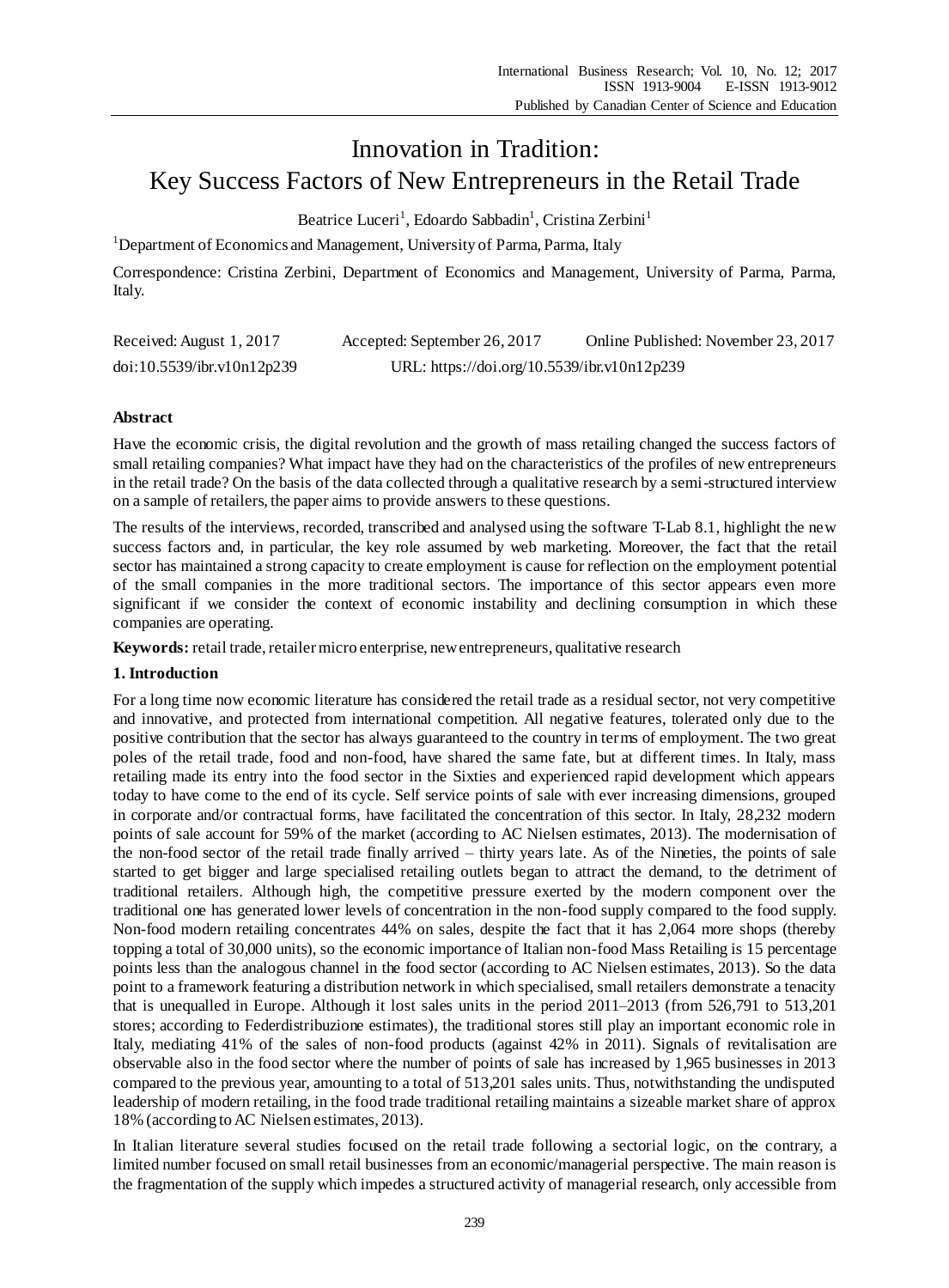a certain dimension, due to the economic investment and human resources it requires. Otherwise, modern retailing which aroused the interest of researchers thanks to the availability of much more detailed data on the consumer (scanner data and loyalty cards) (e.g. Castaldo, 2013; Lugli G., 2009; Pellegrini & Zanderighi, 2013; Sciarelli & Vona, 2008; Burt, 2010; Burt, Sparks, & Teller, 2010). Traditional retailing appears deserving (worthy) of the same attention as modern retailing because, not only is it far from being on the decline, but it also manifests great energy and capacity for innovation (Beaver & Jennings, 2005; Man, Lau & Snape, 2008; Mitchelmore & Rowley, 2010; Soto-Acosta, Popa, & Palacios-Marqués, 2016; Mazzei, Flynn, & Haynie, 2016). Recently, small retailers have been prompted to change by the growing preference manifested by consumers to the electronic retailing channel which (Da Costa, 2016; Sin et al., 2016), paradoxically, has also increased the demand for traditional services. Other driving factors are the aging of the population and a different way of experiencing city life in which the role of the car has been dramatically reduced. The challenge that neighbourhood points of sale will have to face in the near future is to continue to offer value in a context dominated by increasingly more custom-tailored forms of selling.

The aim of this study is to investigate the success factors of retailing microenterprises and analyse the employment potential of the Italian microenterprise sector, in which organisational, economic, social and emotional dynamics are mixed. Particular attention is dedicated to traditional non-food retailing given its economic importance. The analysis focuses on Lombardy, the most competitive region in Italy which has followed a development model based on mass retailing in its various point of sale formats: Shopping Malls, Factory Outlets, Hypermarkets, Superstores and Large Specialist Retailing Outlets. Also the presence of branch offices and franchising systems is higher here than in other Italian regions. So the choice fell on a context in which competitive pressure is so high that the solutions found by traditional retailers tend to represent anticipative, innovative and effective strategic paths for the sector as a whole and valid also for other areas of the country.

## **2. Method**

The investigation was conducted in 2014 through a semi-structured interview addressed to a sample of 8 entrepreneurs who had set up retail businesses in the last two years. Young (30-40 years) or adults (40-60 years), the new entrepreneurs were characterised by a fairly good level of education. Before entering the retail sector, almost all of them had had previous work experience.

The interviews were carried out on the basis of pre-set questions, posed in the same way and in the same order to all of the interviewees. At the same time, they were also allowed to express themselves spontaneously. The interviewer also had the same freedom and could pose additional questions depending on the specific relational dynamics of each interview.

The conversations were recorded and subsequently transcribed so that their contents could be analysed. The activity was conducted in two phases. In the first phase, two researchers read the transcripts separately in order to familiarise themselves with the data and classify the text on the basis of pre-set themes (theory driven approach). In the second phase, the researchers reread the transcripts together, discussed any classification differences and reached an appropriate agreement on their interpretation.

In support of the analysis of the contents, the software T-Lab 8.1 was used; this made it possible to analyse the text more or less automatically, using statistical and lexical techniques.

Overall, a total of 21,353 words were identified and the processing of the texts produced the following results:

- the relevant key words and the relations between them;
- the association between the key words.

What connotes the words as being representative of the contents of the text is the frequency with which they appear (at least four times), while relevance increases with the frequency. It should be specified that some lexical forms were grouped under a single headword.

An overview of the relation between key words is provided by the multidimensional scaling map: the length of the words is a proxy for their importance, while their closeness is a proxy for the intensity of the relationship between them. The axes were labelled on the basis of the words present in the boxes and the theme to which they refer.

## **3. Results**

The conceptual map that small entrepreneurs construct with reference to the success factors of a retailing company at a fixed place of business appears comprehensive and not at all simplistic (Fig. 1). The headwords quoted and the way in which they are placed in relation to one another take into account the complexity inherent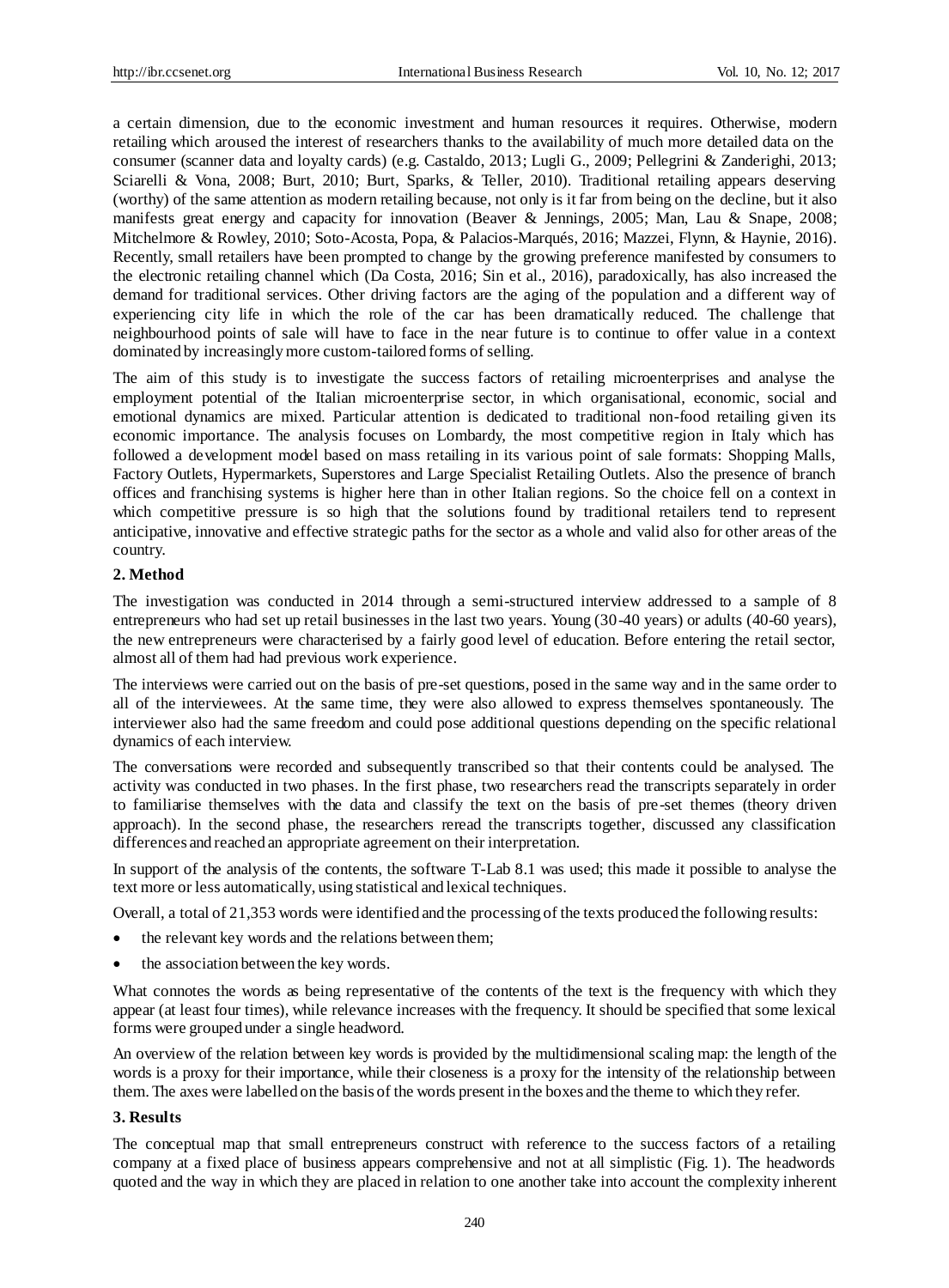in doing business, but – even more important – acknowledge the fact that entrepreneurs are well aware of this. The words most frequently used are *point of sale, services, social network, internet, marketing, franchisor, skills and competition*. Each of these hides a complex structure of marketing levers to be used to navigate with relative ease in the fast-flowing waters of the market.



Figure 1. Success factors: conceptual map (multidimensional scaling map)

Four thematic areas can be identified, organised around two axes: development/crisis and capacities/supports. The first places the entrepreneur in the current situation (crisis) and projects him/her into the future (development); the second identifies the know-how required for success on the market (capacities) and tools needed to achieve these (supports). The four thematic areas that identify the success factors of small entrepreneurs are: communication, growth, reactivity and differentiation.

#### *"Growth" box*

Growth depends solely on the capacity to offer a product, or a point of sale, with the power to fully satisfy the customer's requirements. An attractive setting ranks among the first factors of success because it is the place in which the customer's purchasing experience takes place. As such, all the elements composing it (architecture, decor, furnishing accessories etc.) produce a halo effect on the assessment of the quality of the service received and, therefore, on the degree of satisfaction obtained.

The cost of store design solutions can be resolved in two ways: creativity in the search for innovative solutions at a sustainable cost and the use of the friendship network in order to obtain professional advice cheaply (or, even better, free of charge) in order to meld the various elements of the store space into a well-integrated whole that is attractive to the eye of the customer. This requires a thorough change of perspective. The point of departure shifts: from the standard format of a point of sale for a product sector which involves the finding of the necessary financial resources, to a unique point of sale format that can be achieved with resources in line with the budget available. In other words, the economic security of the activity is assured, since the design idea must be sustainable and in line with the pre-set maximum expenditure limit. Among the various alternatives for the point of sale format, the winning solution will be the one that complies with this limit, provided that it is aligned with the market positioning of the service offered.

*Many people think that this design project was studied in depth with who knows what kind of investment, in order to manage to create this pseudo-salvaged vintage effect. For me this is an incredible compliment. Because we really did salvage the materials, because we had no money, but people think that there is some really sophisticated, high-budget work behind the design. And saying that it looks like a really*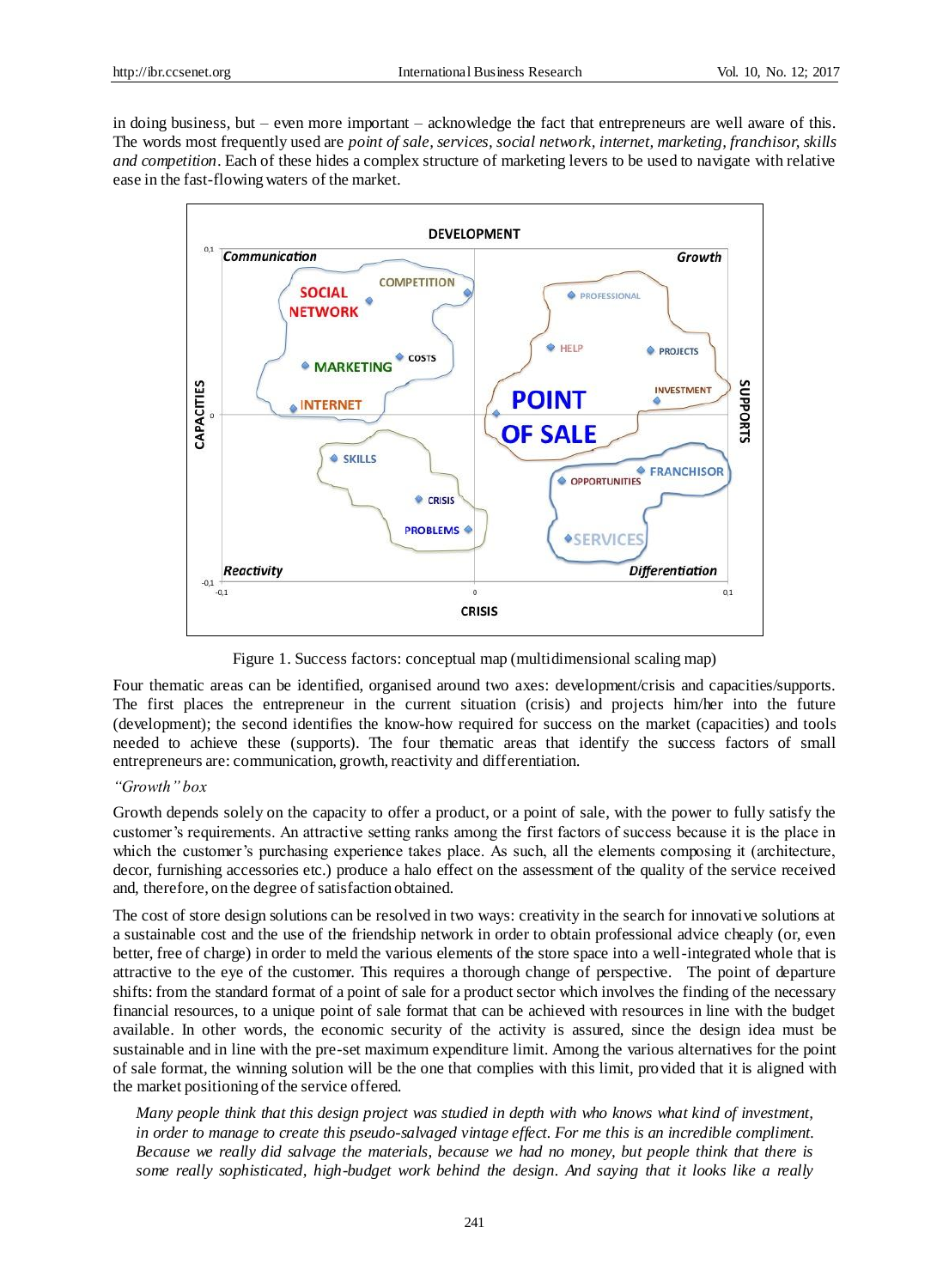*expensive design, ultra-researched to recreate a vintage look is the best compliment they could pay me, because it really is all that we could afford*.

*We consulted our architect and interior decor friends, and were helped by an interior designer friend. All on a very human level.* […] *Then we had other friends, who are still taking care of the packaging and graphics.* […] *And they, together with our interior designer friend created a match between the furniture and all the rest.*

## *"Differentiation" box*

The experience recounted by the entrepreneurs seems to indicate the development of new point of sale formats, using to advantage the increase in the demand for services. A product innovation leading to the success of a distribution network that could be defined as service-dominant retailing, i.e. specialised retailing distinguished by a product mix with a predominantly high service content. In order to differentiate itself from modern retailing, neighbourhood retailing redefines the product-service mix in favour of the latter. So the more traditional activity of retailing becomes secondary and ancillary to the provision of new services which become the core business of the retailing companies. An example of this trend is a case study which was the subject of an interview: a small network of points of sale under franchising (three in Milan and one in Lodi) called PCBuster (www.pcbuster.it). The company started operating with a focus on IT assistance services for the general public and small companies. Only after the initial launching phase and at the request of the clientele itself did it progressively extend its activities to the retailing of accessories for PCs. However, this second component of its product mix provided a marginal contribution to its overall turnover and was functional to being able to offer a complete service.

*Service is, unquestionably, becoming a highly requested factor once more. For example, an elderly person comes in with an old mobile phone and is afraid of having to replace it: "What will happen if I put the SIM card in another device? Will I lose everything? I don't understand the new mobile phones". And Fabrizio, my business partner, who comes from a similar experience to mine is very patient. He takes the customers' problems in hand and resolves them, obtaining very positive results. Our business grows by word of mouth. Yesterday evening a lady came in and said: "Is it true that if I bring my mother here with her new mobile phone that you will move the memories for her and explain to her how it works?"*

*We have a shop that sells sweets and wedding favours, and we are just starting to enter the party planner and entertainment sector for children. I have a girl who works alongside me in this when I call her, because obviously we develop the various projects on the basis of the demand and the customer's budget.*

The second imperative to guarantee success is to offer value to the customer with a product that is unique and which stands out in comparison to the competition. The opportunities for traditional retailing exist, albeit in a niche market, because the watchword of mass retailing and franchising chains is "standardisation". This is the condition required for developing the brand and obtaining economies of scale (both internally and in negotiations with suppliers). There is nothing negative about all this, except for the fact that this marketing policy creates a supply gap which can be filled by offering the consumer something different. In a nutshell, the retailer can get a share of the market if she/he does not forget the elementary rules of business: understanding whether unsatisfied needs exist, developing a distinctive product to offer customers and letting them know about it.

*Hairdressers' and bars keeping opening up. There's no point in creating so many businesses doing the same thing. Since there is already so much competition with shopping malls attached, the possibility probably exists to create, first and foremost, original business activities, because I read an article which recommended that before opening a shop and choosing what kind of shop to open, you should create a niche market and work on an aspect that is different from all the other businesses that can be found anywhere and everywhere.* […] *You have to be different from the competition. This is a success factor.*

[...] *because shopping malls have all become clones of one another now. Even the development of franchising systems and networks of shops have led to standardisation, most probably due to the policies imposed by the franchisors. But in the end the consumer arrives at the following conclusion: I might as well go there, it's the same as the other place.*

## *"Communication" box*

Communication occupies a prominent position among the factors that determine the success of a business. An activity which all entrepreneurs consider no longer separable from the internet and the social networks*,* which must be added to the more traditional methods of communication. The store sign, visual merchandising, product packaging, the shopping bag and business cards are all important elements of communication, as is the capacity to communicate in the places that the consumer visits. And more and more of these places are becoming virtual.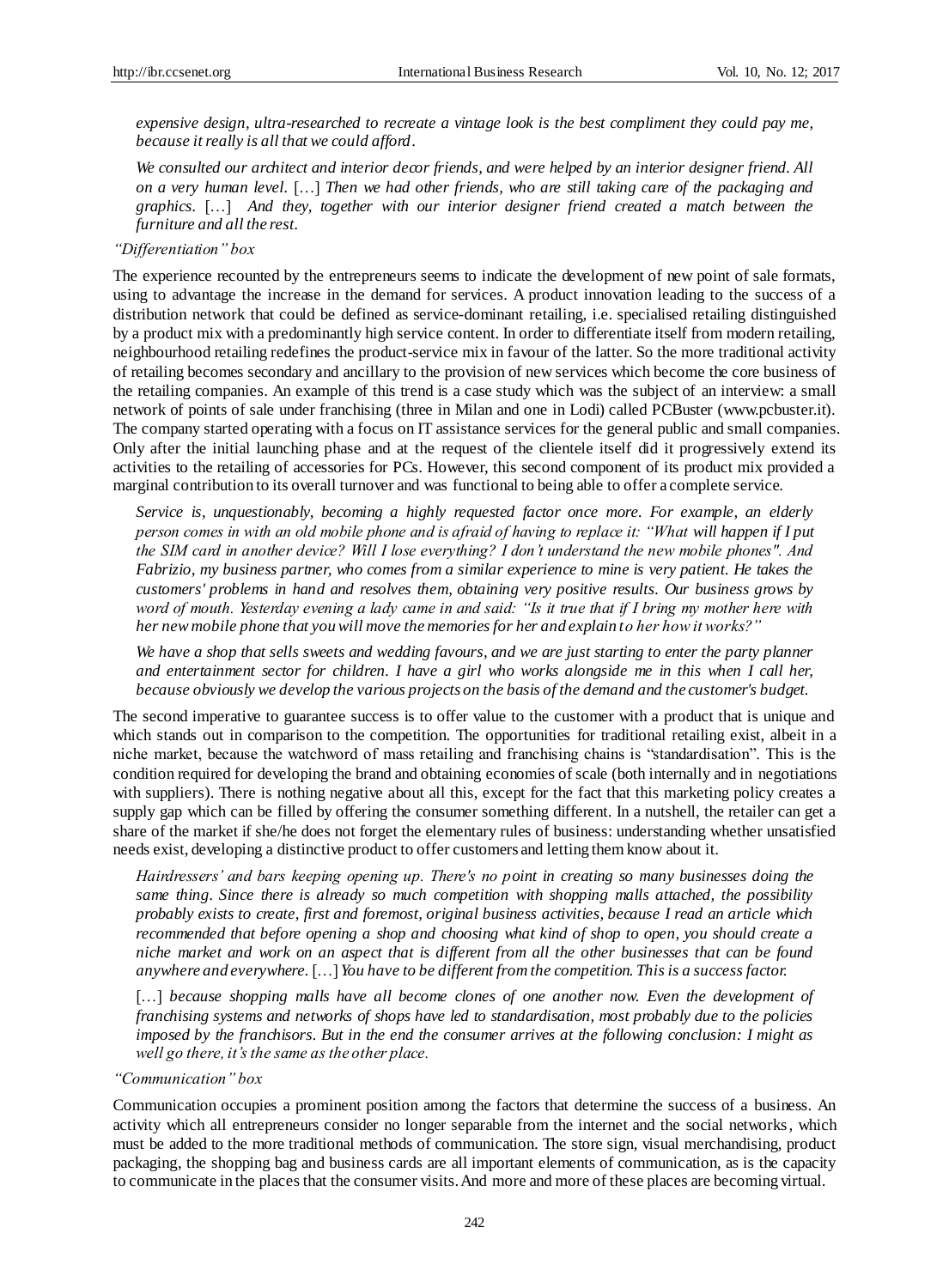*"The times are past when it was sufficient to have a nice shop window to attract customers and prompt them to enter the shop"; now "we have to go and get the customers where they are, and that's the internet"* (Barbara Barazzoni, entrepreneur)*.* 

Some entrepreneurs have become proficient in the use of the most popular and widely used social network, i.e. Facebook. A page dedicated to the store makes it possible to communicate what it can offer and tempt the customer to come to the point of sale to purchase the product that may have caught his/her attention. Providing the selling price is an important factor for attracting customers. It is the store's way of telling the customer: "*I sell products with different prices; among these you will be sure to find something that you like and can afford* " (Barbara Barazzoni, entrepreneur). In addition to handling relations with regular customers, social networks offer the possibility of a much more powerful word of mouth in terms of the number of contacts that can be reached in comparison to purely physical contact. Relying on the internet for evaluating the alternatives and reading the comments of those who have had a direct experience reduces the risk of uncertainty and promotes sales. Last but not least, online communication is a valid alternative to traditional communication, such as for example, flyering. In the case of microenterprises, the profit and loss account is often unable to bear such costs.

However, the other side of the coin reveals that: firstly, it is crucial to be proficient in information technology and communication; secondly, this activity is time-consuming. Neither one nor the other condition can be taken for granted: the entrepreneur needs to be extremely adaptable to change. The alternative is to address the market, suffering the consequences of lack of integration and tardiness in the updating of information. There is nothing more deleterious for a company than to set up a virtual showcase and then fail to consistently update its contents. If visitors/customers find nothing new they will soon stop visiting the company's websites because they do not see the point in doing so.

To sum up, leveraging on communication is important, as is putting it into practice on the internet. The logical consequence of this is that retail companies with a fixed place of business have a substantial need for training and technical support.

*Graphics, marketing, are vitally important, yes, for starting up a business or otherwise, because nowadays a lot of people use mobile phones, Facebook. It is a basic thing in the sense that everybody looks at Facebook at least 10 times a day, so if you create and promote your activity on this social network, in the right way* […]

*I have chosen a freelance, companies, agencies that will create a website for me next week, because since I have kids who are 22 years old, they offered to help, but I realised that someone is needed to keep it up*  to date, someone who will work on it, maybe not every day, but a lot, and they can't do it, since they are at *University.*

## *"Reactivity" box*

The capacity of entrepreneurs to react to the current situation of crisis and, more in general, to the problems they have to deal with, is closely linked to the competences they possess. It is a commonly shared opinion that previous experience plays a fundamental role in the success of a new retailing business. Moreover, in the case of new enterprises with several partners, the interviewees stressed the importance of the complementarity of the various competences acquired by these partners. In the majority of cases, it happens by chance, but it would be a good idea actually to plan it. In brief, experience is a potential source of competitive advantage because it enables the entrepreneur to orient him/herself in the world of business. Competences imply operating know-how with regard to the supply offered to the market.

*Yes, complementarity of competences may be considered a success factor: we always say that we are 33.3% competences. Of course, I deal with communication and brand management. We were lucky because the complementarity of our competences was natural: we were all completely different and we had all reached a turning point, which had to be that of creating something of value for ourselves.*

*I decided to open a business in line with my experience because I was absolutely sure that this would put me at an advantage.*

At the same time, also continuous training is an important factor with a view to consolidating/developing the business because it ensures that the competences possessed will continue to improve and develop. Opportunities for improvement are important because the entrepreneur tends to underestimate this aspect, and thinks that success has already been achieved when the business is set up. Compared to the past, the internet offers a wide range of opportunities for learning at relatively reasonable costs. Here we refer not only to e-learning, but also to the collective intelligence which specialist networks contribute to developing.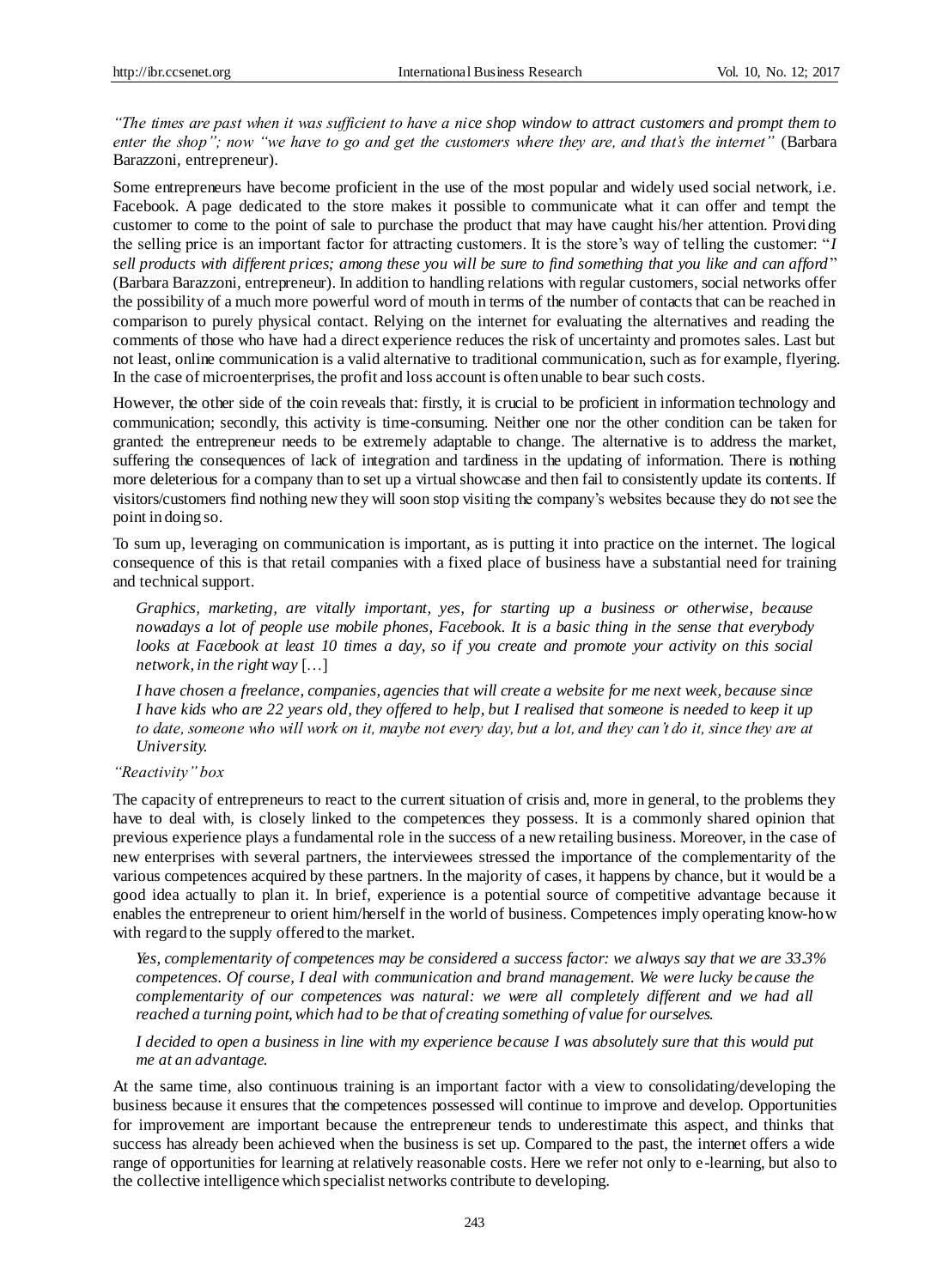*For me training is fundamental. Let me tell you, absurd as it may be, we are a sweet shop which also makes wedding favours. At the end of April, I took a course on all that revolves around wedding favours because even although I have the manual dexterity required plus 10 years' experience in retailing, it is still always advisable to keep up to date. So I always try to take some courses each year for this reason. Paradoxically, even although it is a small town shop, the fact of having studied English privately is a plus point for me, when foreign tourists come to town.*

## **4. Conclusions**

Unemployment in Italy, which has dropped below 13%, remains one of the country's main problems because it triggers vicious circles which are increasingly more difficult to break. In the face of this situation, which sectors and which enterprises can contribute most to reducing this phenomenon?

Already in the course of the first serious post-war economic crisis (that of the Seventies), the idea of reviewing the economic role of the small company began to make inroads. Economists realised that in the years in which the oil crisis ignited inflation, the large Italian industrial groups were busy restructuring their businesses, reducing personnel and increasing unemployment. In contrast, the small companies – particularly those with 6 to 9 employees – were managing to create new jobs. The same thing happened in the services sector, which catalysed the interest of researchers for this very reason. Today, following the crisis that began in 2008, it is legitimate to ask whether the profile of the new entrepreneurs in the retailing sector has changed.

None of the new entrepreneurs analysed in this paper was a young unemployed person without work experience. Everyone interviewed had previous work experience, confirming that business stems from business. In other words, the majority of the start-ups were actually spin-offs.

Two distinct segments of the new entrepreneurs can be identified.

The first is composed of young people aged between 30 and 40 years of age, with previous work experience, who start up a business out of choice and not because they have been forced out of the labour market. These new young entrepreneurs prefer to do business by teaming up with ex-colleagues (not alone), and they are highly motivated on a personal level: they want to demonstrate that they are capable of developing a business idea, even in such difficult times for the country as the present.

The second segment groups older entrepreneurs (40-55 years). Almost all of these people have been unemployed for a year or two because they were forced to resign and they are seeking new sources of income. The majority (70-80%) of the new entrepreneurs interviewed from this segment were university graduates and/or former executives.

Another interesting result of the survey was that investment in a new enterprise can exert a significant leverage effect on employment. For example, the entrepreneur interviewed, who started off with a partner, declared that he had invested 100,000 euro in a business which, in 2014, generated three permanent jobs. In another case, three partners in their thirties who, in May 2012, invested a total of 200,000 euro in a mixed craft and retailing business, generated fifteen permanent jobs in 2015, including those of the three partners.

Another significant result obtained from the interviews conducted was that, without the support of a trade association, it is almost impossible for a new entrepreneur – even a graduate with over twenty years' experience as an employee – to fulfil all the legal obligations laid down for founding and starting up a new enterprise, even in a sector with low entry barriers such as that of retailing.

Also emerging from the survey was the progressive development of new hybrid distribution formats which require a new, well-balanced mix of services from catering to retailing. This could be the result of the knock-on effect deriving from the development of new types of point of sale by organised mass retailing companies, such as the entrepreneur Oscar Farinetti's Eataly, which are widely publicised by the mass media.

Some of the interviews and cases analysed also highlight that in order to have success the new retailing microenterprises have to conduct marketing activities such as creating a brand/store sign, designing an display space that will create a warm, attractive atmosphere (to convey a positive, emotional marketing experience) and exploit the potential of web marketing. These are all activities that an independent entrepreneur – even a young, capable one with specific competences – cannot develop autonomously. In order to achieve this goal, a network of professionals with different specialist competences is needed. In other words, even retailing microenterprises with a fixed place of business must be able to access advanced marketing services in order to find a share of the market in a sector that is becoming more and more competitive, with sluggish or declining demand. In that regard, we encountered cases of new independent retailing entrepreneurs who organised themselves with the aid of an informal network of relations with professionals specialised in the activities described above and, first and